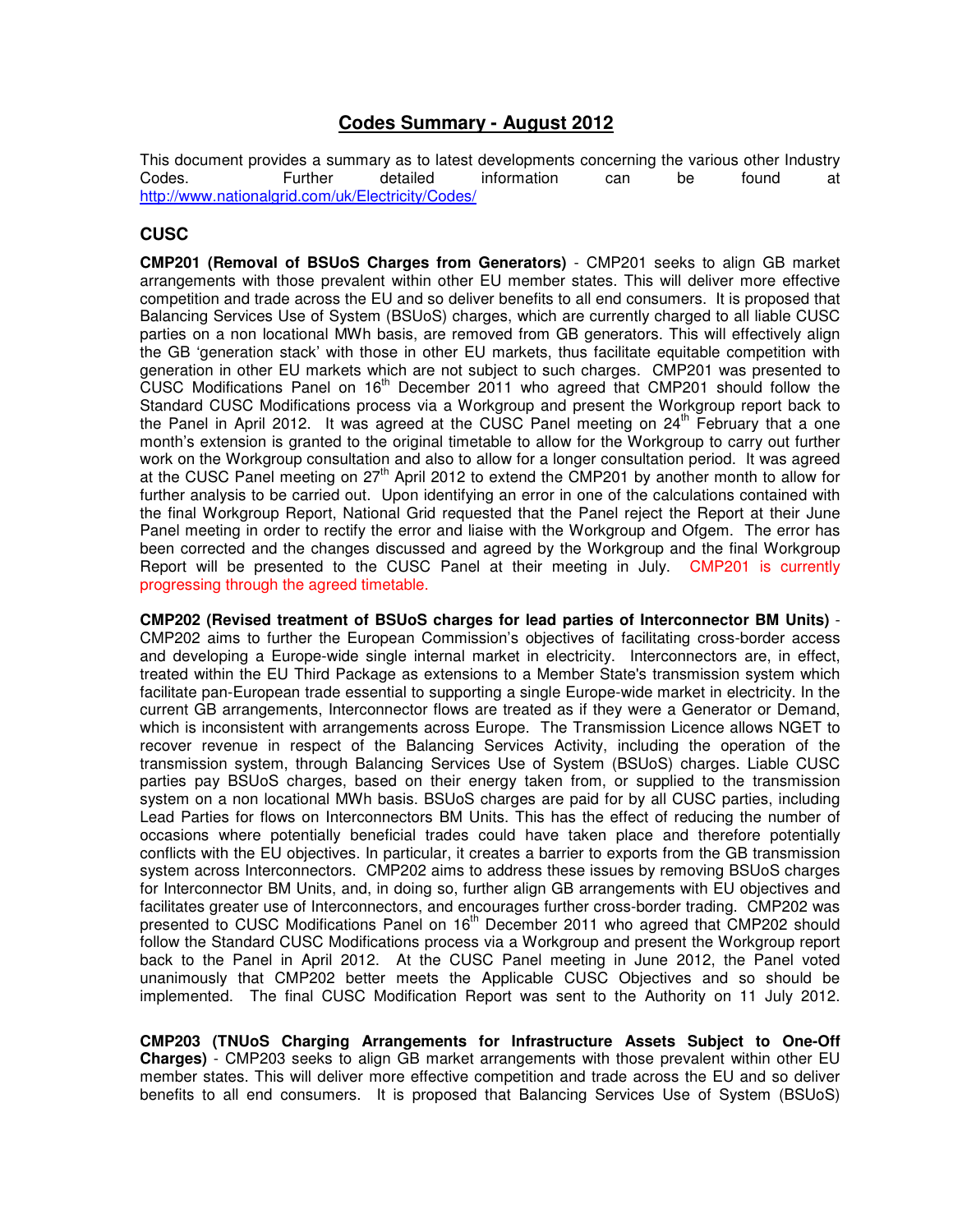charges, which are currently charged to all liable CUSC parties on a non locational MWh basis, are removed from GB generators. This will effectively align the GB 'generation stack' with those in other EU markets, thus facilitate equitable competition with generation in other EU markets which are not subject to such charges. There should be no adverse effects for GB end consumers, subject to implementation taking account of existing contractual commitments. Aligning the GB market arrangements with other member states better facilitates an efficient functioning internal market in electricity. To that end, GB consumers will benefit from more competitive arrangements delivered through a wider fully functioning competitive market in generation. CMP203 was presented to CUSC Modifications Panel on 16<sup>th</sup> December 2011 who agreed that CMP203 should follow the Standard CUSC Modifications process via a Workgroup and present the Workgroup report back to the Panel in April 2012. The CUSC Panel agreed to a 1 month extension for CMP203. CMP203 Workgroup presented to the CUSC Panel members and it was agreed for CMP203 to proceed to the Code Administrator stage. CMP203 is currently progressing through the agreed timetable.

**CMP206 (Requirement for National Grid Electricity Transmission to provide and update year ahead TNUos forecasts) -** CMP206 Modification Proposal seeks a requirement for National Grid Electricity Transmission (NGET) to publish a year ahead forecast of Transmission Network Use of System (TNUoS) charges. The forecasts would also be updated at regular intervals during the year (for example every three months) and would be specified to the same level of detail as current notifications of final tariff charges. For example, forecasts of 2013-14 TNUoS charges would be published, say, in May, August and November of 2012 and February in 2013. CMP206 was presented to CUSC Modifications Panel on 30<sup>th</sup> March 2012 and the CUSC Modifications Panel agreed that CMP206 should proceed to Workgroup. The Workgroup Report will be presented to the CUSC Panel on 31<sup>st</sup> August 2012. CMP206 is progressing through the agreed timetable.

**CMP207 (Limit increases to TNUos tariffs to 20% in any one year) -** CMP207 Modification Proposal proposes that National Grid Electricity Transmission (NGET) to limit changes to Transmission Network Use of System (TNUoS) charges so that no element of the charges will increase by more than 20% in any one year. The proposal seeks to reallocate the recovery of allowed revenue within year where tariffs would otherwise rise by more than 20%. The tariff increase would be limited to 20% in any one year, and any changes required more than that amount would be thereby phased in. CMP207 was presented to CUSC Modifications Panel on  $30<sup>th</sup>$  March 2012. The Panel agreed that CMP207 is a methodology change and that it should not be treated as Self-governance. The CUSC Panel agreed that CMP207 should not be exempted from the ongoing electricity transmission charging Significant Code Review. The Authority agreed to confirm its position on this to the CUSC Panel. The Authority ruled that CMP207 should be progressed through the standard CUSC Modifications process unless a direction is issued to the contrary. Therefore CMP207 will proceed to a Workgroup with the Workgroup Report due to be presented to the Panel on 31<sup>st</sup> August 2012. At their meeting in June, the CUSC Panel agreed to a 1 month extension to allow for a further Workgroup meeting. The Workgroup Report is now due to be presented to the Panel on 28 September 2012. The CUSC Panel agreed to extend the Workgroup Consultation period from three weeks to four weeks. The consultation will now close on 21 August 2012.

**CMP208 (Requirement for National Grid Electricity Transmission to provide and update forecasts of BSUoS charges each month) -** CMP208 Modification Proposal proposes that National Grid Electricity Transmission (NGET) publish a current year forecast and a year-ahead forecast of Balancing Services Use of System (BSUoS) charges. It would also require that the forecasts be updated on a monthly basis during the year and that they should be in a prescribed format with commentary posted on the National Grid website. CMP208 was presented to CUSC Modifications Panel on 30<sup>th</sup> March 2012 and the CUSC Modifications Panel agreed that CMP208 should proceed to Workgroup. The Workgroup Report will be presented to the CUSC Panel on 31<sup>st</sup> August 2012. CMP208 is progressing through the agreed timetable.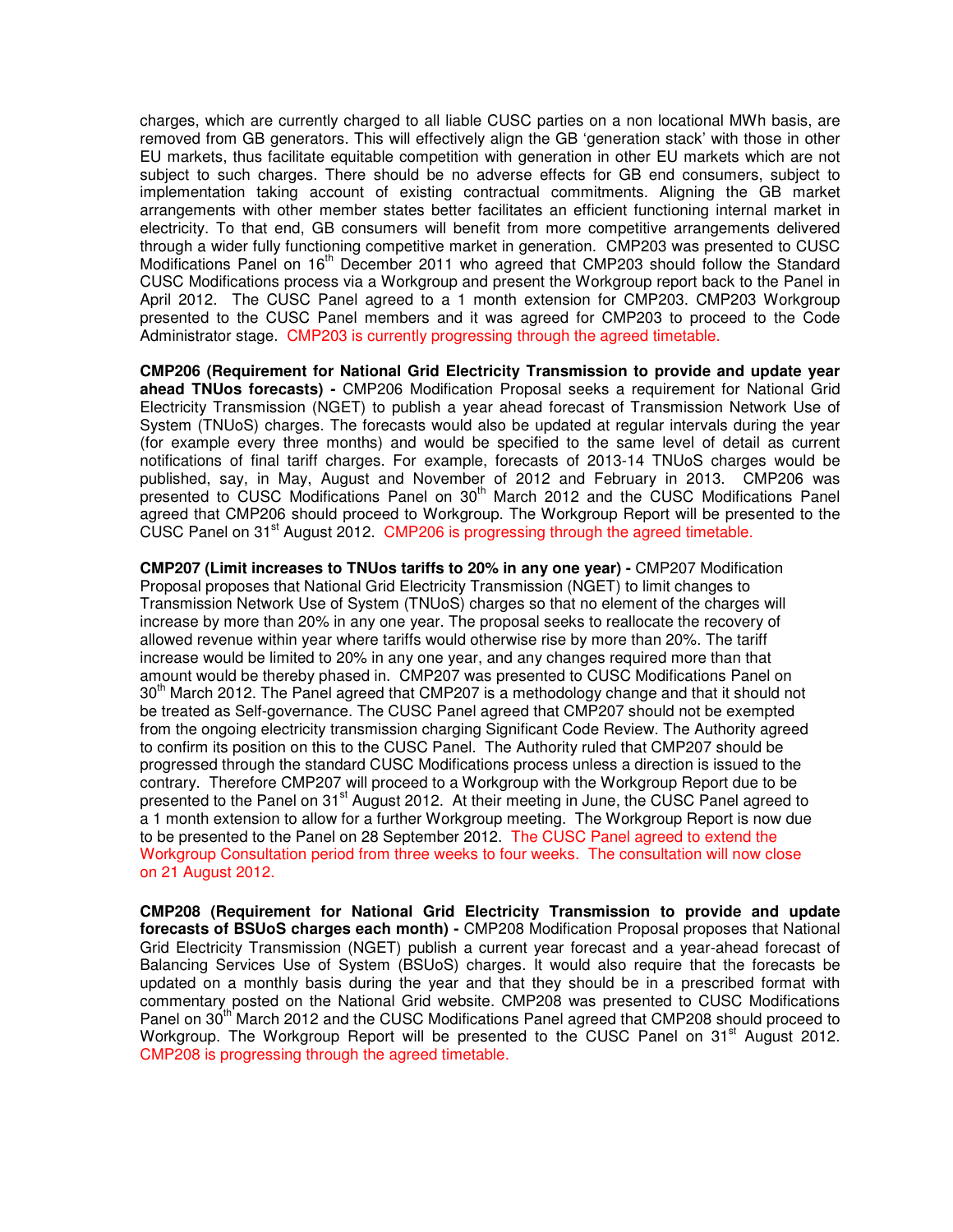**CMP209 (All suppliers' submitted forecast demand to be export (Charging Methodology Modification Proposal)** - CMP209 seeks to allow supplier to submit a negative demand forecast for the year and receive the embedded benefit payments on a monthly basis within year. Suppliers who net export do not receive these benefits until the annual reconciliation which can be up to 7 months after TRIAD periods for HH sites and 15 months for NHH. CMP209 proposes to correct this disparity. CMP209 was presented to CUSC Modifications Panel on 30<sup>th</sup> April 2012 and the CUSC Modifications Panel agreed that CMP209 should proceed to Workgroup. The Workgroup Report will be presented to the CUSC Panel on 28<sup>th</sup> September 2012. The Panel agreed to a 1 month extension to CMP209 as the first Workgroup meeting was delayed due to availability and also to allow for a longer consultation period through the holiday period. CMP209 is progressing through the agreed timetable.

#### **CMP210 (All suppliers' submitted forecast demand to be export (CUSC Modification)** -

CMP210 seeks to allow supplier to submit a negative demand forecast for the year and receive the embedded benefit payments on a monthly basis within year. Suppliers who net export do not receive these benefits until the annual reconciliation which can be up to 7 months after TRIAD periods for HH sites and 15 months for NHH. CMP210 proposes to correct this disparity. CMP210 was presented to CUSC Modifications Panel on  $30<sup>th</sup>$  April 2012 and the CUSC Modifications Panel agreed that CMP210 should proceed to Workgroup. The Workgroup Report will be presented to the CUSC Panel on  $28<sup>th</sup>$  September 2012. The Panel agreed to a 1 month extension to CMP209 as the first Workgroup meeting was delayed due to availability and also to allow for a longer consultation period through the holiday period. CMP209 is progressing through the agreed timetable.

**CMP211 (Alignment of CUSC compensation arrangements for across different interruption types).** CMP211 seeks to align the compensation arrangements for CAP48 and CAP144 following discussions at the Balancing Services Standing Group (BSSG) in order to treat parties fairly and consistently. CMP211 was raised by National Grid at the June CUSC Panel meeting where the Panel to agreed for it to progress to a Workgroup through the Self-governance route and to report back to the October Panel. CMP211 is progressing through the agreed timetable.

**CMP212 (Setting limits for claims: submission, validation and minimum financial threshold values in relation to relevant interruptions)**. CMP212 also follows discussions held through the BSSG and seeks to adjust the administrative arrangements with regard to dealing with claims, such as timescales and levels of claim values. CMP212 was raised by National Grid at the June CUSC Panel meeting where the Panel to agreed for it to progress to a Workgroup through the Self-governance route. It was agreed to hold this Workgroup back to back with CMP211 and to report back to the October Panel. CMP212 is progressing through the agreed timetable.

**CMP213 – (Project TransmiT TNUoS Developments)**. CMP213 was raised by National Grid as a result of the direction to NGET by the Authority following their Significant Code Review on electricity transmission charging arrangements. CMP213 is made up of three main elements: Network Capacity Sharing, Inclusion of HVDC in the charging calculation, and Inclusion of islands links into the charging methodology. The Panel agreed for CMP213 to progress to a Workgroup through the standard route and to report back to the December 2012 CUSC Panel as it was felt that a minimum of 6 months would be required for the Workgroup phase. The first Workgroup meeting was held on 10 July 2012. CMP212 is progressing through the agreed timetable.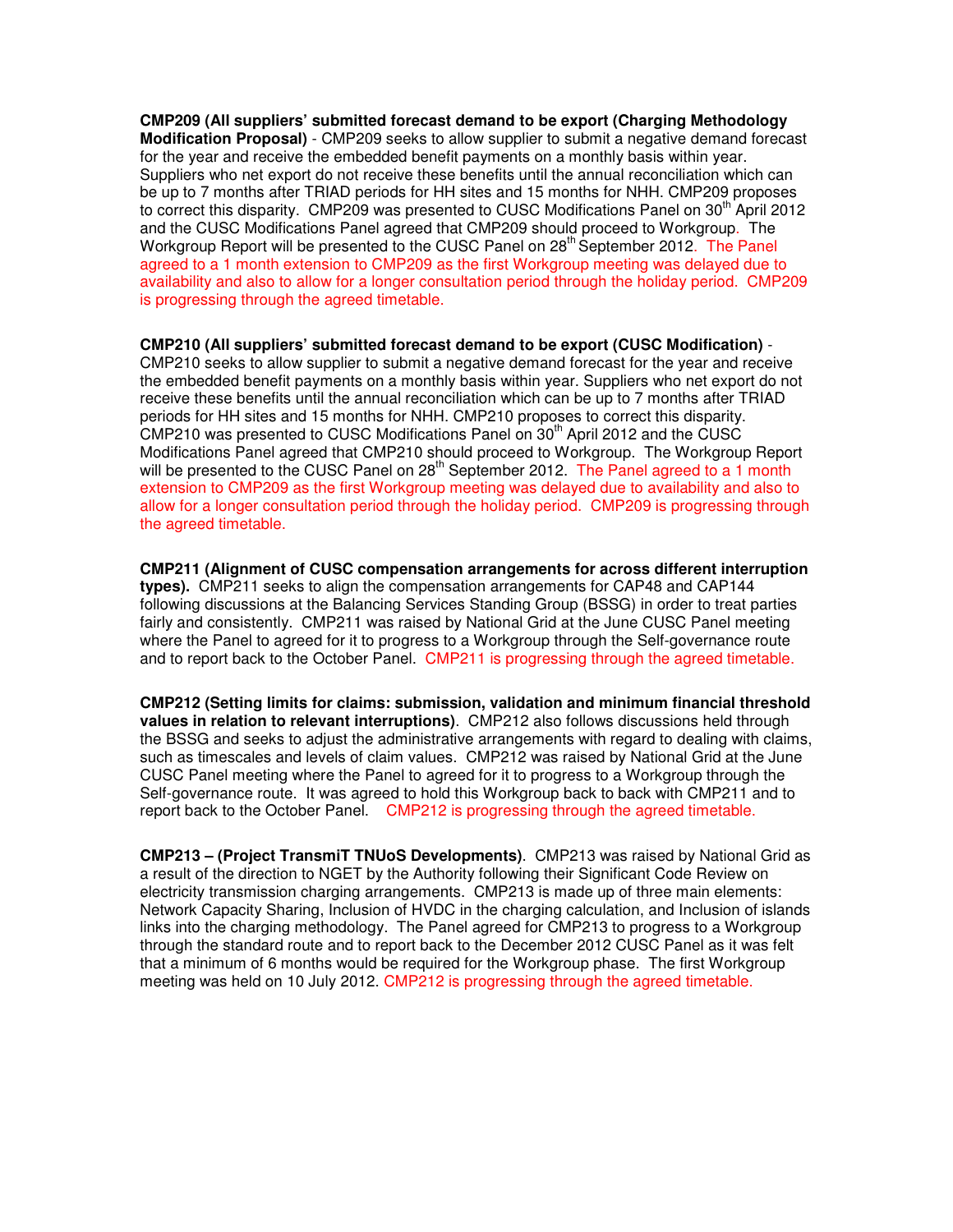# **Grid Code**

The most recent meeting of the **Grid Code Review Panel** was held on 18th July 2012. The next GCRP will take place on 19<sup>th</sup> September 2012.

## **Consultations & Reports to the Authority**

# **2010**

## **B/10 (Record of Inter-system Safety Precautions (RISSP))**

Consultation published on the 2nd February 2010, responses were requested by the  $30<sup>th</sup>$  March 2010. Five responses have been received and a Report to the Authority has been submitted for a decision. Ofgem have raised a couple of questions relating to B/10. NGET have responded to these queries and re-submitted the Report to the Authority.

## **2011**

## **C/11 (BM Unit Data from Intermittent Generation)**

C/11 proposes to amend the definitions of Output Useable (OU) and Physical Notification (PN) within the Grid Code, along with changes to the obligation to follow PNs. The objective of these changes is to improve clarity with regard to data provided by Generating Units powered by Intermittent Power Sources. This Industry Consultation was published on  $18<sup>th</sup>$  May 2011 with responses requested by 16<sup>th</sup> June 2011. Six responses were received and following discussion at the September 2011 GCRP, an additional Working Group meeting was held in November to discuss further refinements of the proposals. A revised Workgroup Report and further Industry Consultation are being drafted.

## **2012**

## **A/12 (Information Required to Evaluate Sub-Synchronous Resonance)**

Proposes changes to facilitate the exchange of information required to evaluate and, if necessary, mitigate the risk of Sub-Synchronous phenomena such as Sub-Synchronous Resonance on the Transmission System. The Industry Consultation closed on 26<sup>th</sup> March 2012 and 5 responses were received. National Grid is considering some possible issues identified in the consultation responses. Once these are resolved, National Grid will submit a Report to the Authority.

## **B/12 (Formalising Two Shifting Limit and other parameters)**

This consultation has been published by the Electricity Balancing System Group and is seeking views on modifications to the Grid Code to make Two Shifting Limit and certain items of Other Relevant Data (Grid Code BC1.4.2(f)) formal parameters. The consultation opened on  $16<sup>th</sup>$  March 2012 and responses are requested by 24<sup>th</sup> April 2012. Consultation closed with 9 responses received. The EBSG have submitted a workgroup report on TSL to the GCRP panel who met on the 18<sup>th</sup> July. As the issues surrounding TSL were originally raised by Eggborough, National Grid hosted a meeting with Eggborough on 26 July 2012 to discuss their issues and try to develop a pragmatic way forward. The B/12 modification will now continue exclusive of Two Shifting Limits.

## **C/12 (Safety Management of Three Position GIS Earth Switches)**

C/12 seeks to modify the Grid Code to permit the option of Earthing before Points of Isolation have been established, in the England & Wales Transmission area, to reflect the design changes in Three Position Gas Insulated Switchgear Earth Switches. National Grid has published the Industry Consultation and responses are requested by the  $4<sup>th</sup>$  July 2012. The consultation closed with three responses received.

## **Working Groups**

## **Frequency Response Working Group**

The BSSG Working Group was established to assess the technical and commercial aspects of frequency response for current and future generation mix and new technologies. The working group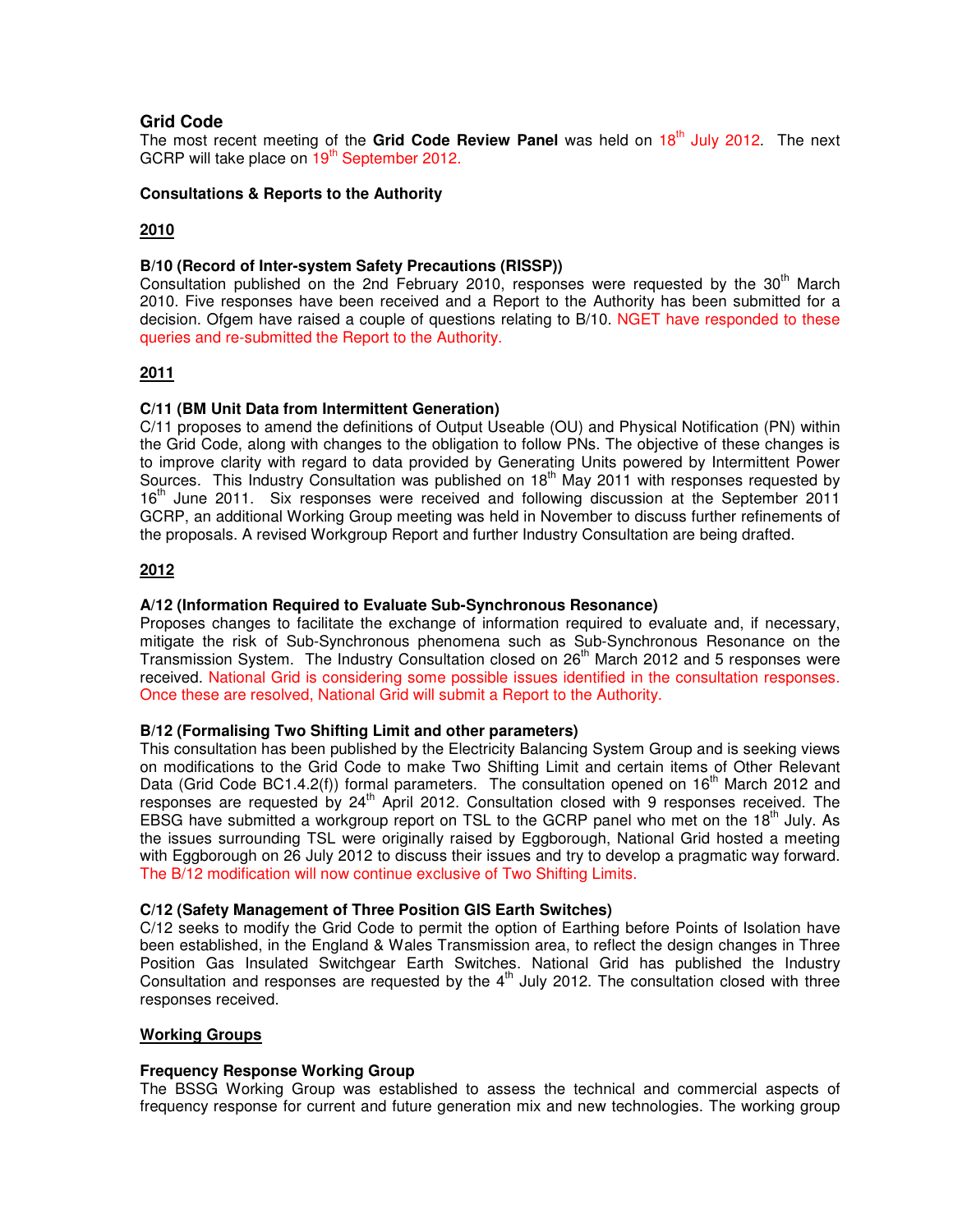is to assess the existing Grid Code obligations for appropriateness for the current environment. At the last Working Group meeting (15<sup>th</sup> Oct) it was proposed that a technical sub group was established to determine total system requirements for both inertia and response. The sub group held its first meeting on 15<sup>th</sup> November 2010. The sub-group has now concluded and submitted their report to the Frequency Response Working Group. The Working Group is currently drafting the Workgroup Consultation. The previous meeting was held on  $5<sup>th</sup>$  April 2012. The workgroup report is currently being finalised.

#### **Maintenance Standards (CC.7.7)**

The scope of this group is limited to a review of Grid Code obligation CC.7.7 and Maintenance Standards. The Working Group would be tasked with assessing the current industry codes associated with the notification of Scottish and Offshore generators and Scottish Distribution Network Operators in relation to changes of system fault levels. The intention is to afford these Users with a similar notification and protection as given to Users connected in England and Wales. The last meeting took place on 31<sup>st</sup> October 2011 and a Workgroup report has been submitted to January 2012 GCRP. The Workgroup Report makes reference to the STC Committee needing to review some of the processes in the STC and STCPs in relation to notification of Users being affected by other User works or Transmission Owner works. At the January 2012 GCRP it was agreed to extend the Terms of Reference to address an issue identified by Workgroup members that was not part of the original scope. A workgroup meeting took place on the 18<sup>th</sup> April 2012. The workgroup report was submitted to the July 2012 GCRP and a consultation followed. The consultation has now closed with 4 responses received. NGET will now draft the Report to the Authority.

#### **BMU Configurations Offshore**

This purpose of this group is to look at development of standard BMU Configuration diagrams for offshore Power Park Modules. The Working Group will assess the current industry code requirements for the relevant reporting of such data, determine what the System Operator requires and consequently develop code modifications for the provision of such information. The last meeting took place on 14<sup>th</sup> February 2012 where it was agreed that the Workgroup Report would be drafted. No further meetings are anticipated.

## **Electricity Balancing System Group (EBSG)**

The scope of this group is limited to that of the Electricity Balancing System, and the Balancing Mechanism and Ancillary Services data and instructions that it will support. The group will consider the changes requested by the industry in response to National Grid's consultations and also any changes that are offered as part of the standard vendor system. The group has established two subgroups EBSIT (focusing on IT issues) and EBSMSM (focussing on Multi Shaft modelling). The last EBSG meeting took place in on  $4<sup>th</sup>$  July 2012. The next EBSG will be held on the 13<sup>th</sup> September 2012.

#### **Power Available**

Following discussions within the CBSG, in March 2012, the group initiated proposals to develop the concept of Power Available for wind farms. This concept proposes to use data, such as wind speed, to calculate the potential power that would have been produced by a wind farm if they did not have their output curtailed. This value could then be used to assist with the integration of intermittent generation into current balancing arrangements for example as a reference point for settlement of bid/offer acceptances rather than the current method of using the generator's Final Physical Notification (FPN). There is overlap between this and the High Wind Speed Shutdown Workgroup. The first meeting is planned for the  $11<sup>th</sup>$  September 2012.

#### **High Wind Speed Shutdown**

Wind turbines are designed to operate within a specific range of wind speeds. Generally, where the speed exceeds such operating ranges, it can lead to the turbines disconnecting in order to protect against damage due to excessive mechanical loading. The impact this has on the transmission system is that there will be a loss of power leading to a drop in frequency. The secondary effect is the potential uncontrolled reconnection of the turbines once the wind speed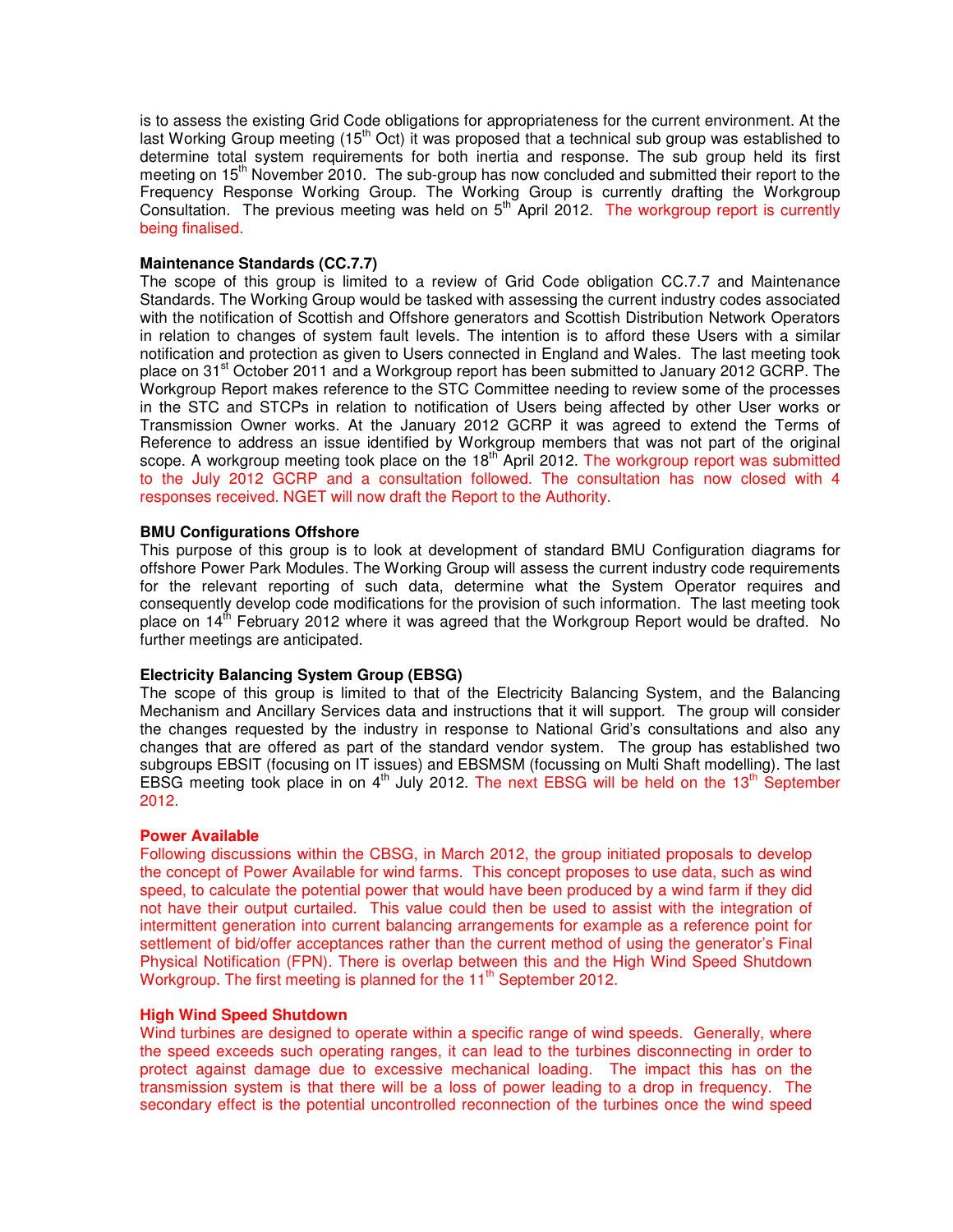returns to a safe operating range. This could lead to a high frequency event due to the additional power from the turbines combined with replacement plant which may have been despatched to mitigate the initial low frequency. A workshop was held on 11 April 2012 to further discuss these issues with relevant industry stakeholders. This workshop concluded that a Workgroup should be established under the governance of the GCRP, this was approved at the July 2012 GCRP and the first workgroup meeting is planned for the 11th September 2012.